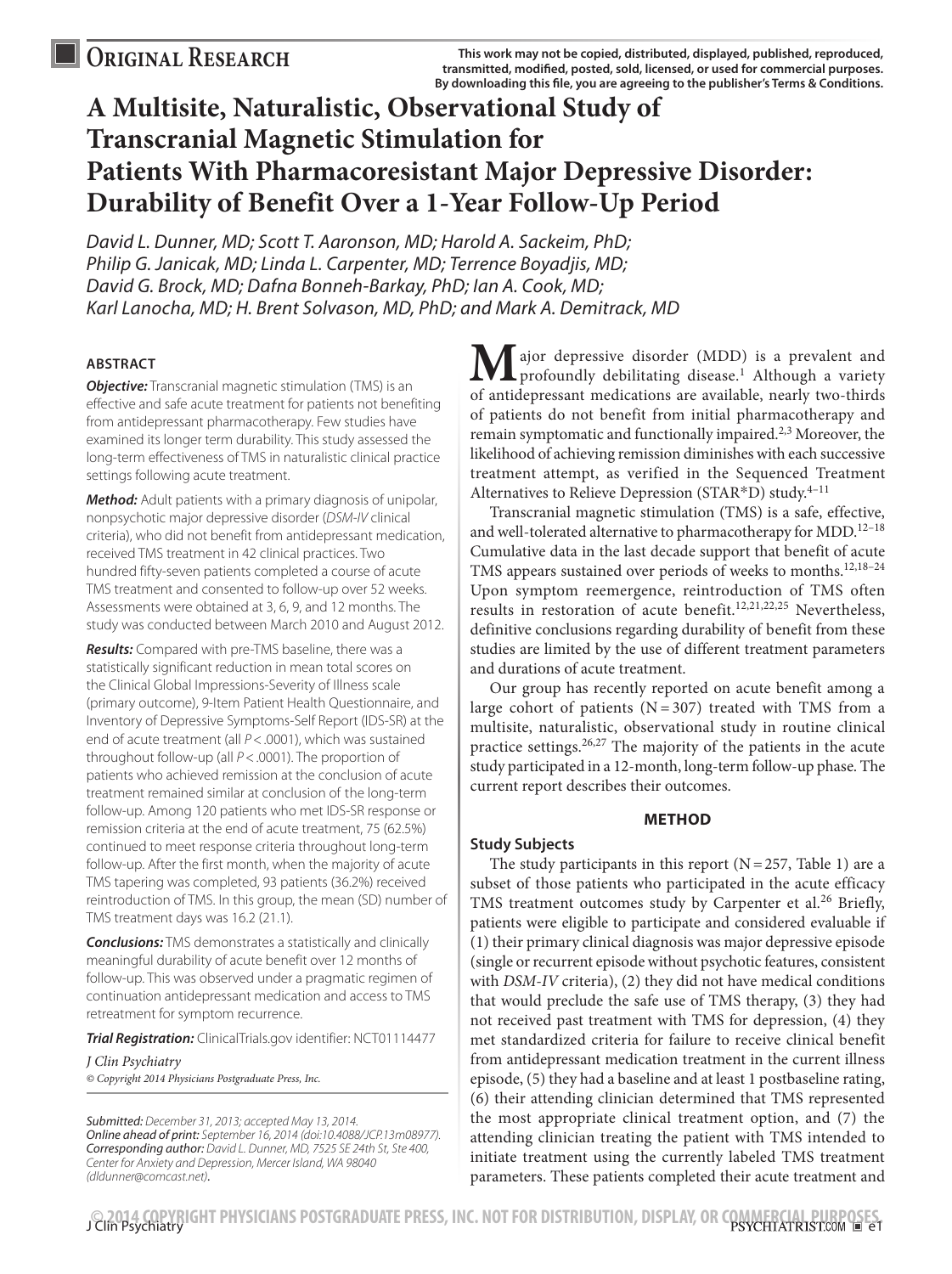- Transcranial magnetic stimulation (TMS) is effective for treatment-resistant major depressive disorder in real-world practice settings.
- TMS demonstrates a durability of benefit in long-term follow-up that compares favorably to that of current alternatives.
- Prior acute response to TMS is associated with an increased likelihood of benefit upon reintroduction for symptom recurrence.

then, regardless of outcome, agreed to enroll in a 12-month long-term follow-up phase. Disposition of patients during the long-term study is shown in Figure 1.

Institutional review board (IRB) approval was obtained at all sites. The cost of all treatment sessions and associated direct clinical care was borne by the patient or the patient's insurer. Study psychiatrists were provided a modest financial remuneration by the sponsor on a contracted basis for related document preparation and rating scale completion. Patients were provided a modest remuneration for completion of study-specific rating scales. All compensation amounts were reviewed by the site IRB. After a complete description of the procedures, written informed consent was obtained from all subjects. The study was registered at ClinicalTrials.gov (identifier: NCT01114477).

# **Study Locations, TMS Device, and Clinical Treatment Parameters**

Forty-two sites participated in this study. Thirty-two (76%) were in private clinical practices, 7 (17%) were in academic medical centers, and 3 (7%) were in nonacademic institutional settings. The distribution of practice types participating in this study mirrors those currently offering TMS therapy in the United States. The study was conducted between March 2010 and August 2012.

All treatments were delivered using the NeuroStar TMS Therapy System (Neuronetics, Inc; Malvern, Pennsylvania). The standard treatment protocol described in the product user manual specifies stimulation at 120% of motor threshold, pulse frequency of 10 pulses per second, and a cycle of 4 seconds on (active stimulation) and 26 seconds off (no stimulation), for 75 stimulation cycles, resulting in 3,000 pulses per treatment session. While clinicians initiated treatment with left-sided high-frequency stimulation, the default treatment protocol could be modified for tolerability or logistical reasons. Among the 307 patients initially enrolled, 280 patients (91.2%) received treatment over the left dorsolateral prefrontal cortex only throughout their acute phase treatment. The most common variations observed later in treatment included an increase in session pulse number to 5,000, simple reductions in magnetic field intensity early in treatment to improve tolerability, and the addition of right-sided low-frequency treatment at 1 pulse per second. None of these variations were associated with a significant difference in clinical outcome.

## **Table 1. Demographic and Clinical Characteristics of the Long-Term Follow-Up Phase Study Population (N=257)**

| Long Term Follow Op Filase Staay Fopulation (iv-       | - - - -     |
|--------------------------------------------------------|-------------|
| Characteristic                                         | Value       |
| Demographic variables                                  |             |
| Female, n (%)                                          | 174 (67.7)  |
| Age, mean (SD), y                                      | 48.3 (14.3) |
| Age range, y                                           | $18 - 90$   |
| Disease history, n (%)                                 |             |
| Recurrent illness course                               | 239 (93.2)  |
| Comorbid anxiety disorder                              | 35(13.6)    |
| History of inpatient hospitalization for depression    | 111(43.2)   |
| History of prior treatment with ECT                    | 14(5.4)     |
| Antidepressant treatment history (verified by ATR)     |             |
| No. of overall antidepressant treatment attempts in    |             |
| current illness episode                                |             |
| Mean (SD)                                              | 3.7(3.1)    |
| Range                                                  | $0 - 23$    |
| No. of antidepressant treatments of adequate dose and  |             |
| duration in current episode                            |             |
| Mean (SD)                                              | 2.6(2.4)    |
| Range                                                  | $0 - 14$    |
| Baseline symptom score prior to acute phase, mean (SD) |             |
| $CGI-S$                                                | 5.1(0.9)    |
| IDS-SR total                                           | 44.9 (11.1) |
| PHQ-9 total                                            | 18.0(5.3)   |
| Symptom status at entry into long-term phase           |             |
| (end of acute phase)                                   |             |
| $CGI-S$                                                |             |
| Total score, mean (SD)                                 | 3.0(1.4)    |
| Nonresponders, n (%)                                   | 75 (29.2)   |
| Partial responders, n (%)                              | 22(8.6)     |
| Responders, n (%)                                      | 54 (21.0)   |
| Remitters, n (%)                                       | 106(41.2)   |
| $IDS-SRa$                                              |             |
| Total score, mean (SD)                                 | 25.7(15.5)  |
| Nonresponders, n (%)                                   | 77 (30.0)   |
| Partial responders, n (%)                              | 59 (23.0)   |
| Responders, n (%)                                      | 44 (17.2)   |
| Remitters, n (%)                                       | 76 (29.7)   |
| PHQ-9                                                  |             |
| Total score, mean (SD)                                 | 8.8(6.7)    |
| Nonresponders, n (%)                                   | 62(24.1)    |
| Partial responders, n (%)                              | 37(14.4)    |
| Responders, n (%)                                      | 78 (30.4)   |
| Remitters, n (%)                                       | 80(31.1)    |

<sup>a</sup>One patient was excluded from the IDS-SR category groupings due to a missing baseline value.

Abbreviations: ATR=antidepressant treatment record, CGI-S=Clinical Global Impressions-Severity of Illness scale, ECT = electroconvulsive therapy, IDS-SR=Inventory of Depressive Symptoms-Self Report, PHQ-9 = 9-Item Patient Health Questionnaire.

# **Outcome Measures**

Efficacy measures included the Clinician-Reported Clinical Global Impressions-Severity of Illness scale (CGI-S),28,29 the patient-reported Inventory of Depressive Symptoms-Self Report (IDS-SR), and the 9-Item Patient Health Questionnaire (PHQ-9).<sup>30,31</sup> The Quick Inventory of Depressive Symptoms-Self Report 16 Item version (QIDS-SR) was derived from the IDS-SR items.<sup>32</sup> The outcome measures in this report represent secondary outcomes from the original main study design and statistical analysis plan.

Safety was assessed by summary analysis of medically serious, device-related adverse events or device malfunctions during the study.

# **Statistical Analysis**

Categorical outcomes of response and remission followed conventions commonly used in prior published studies. For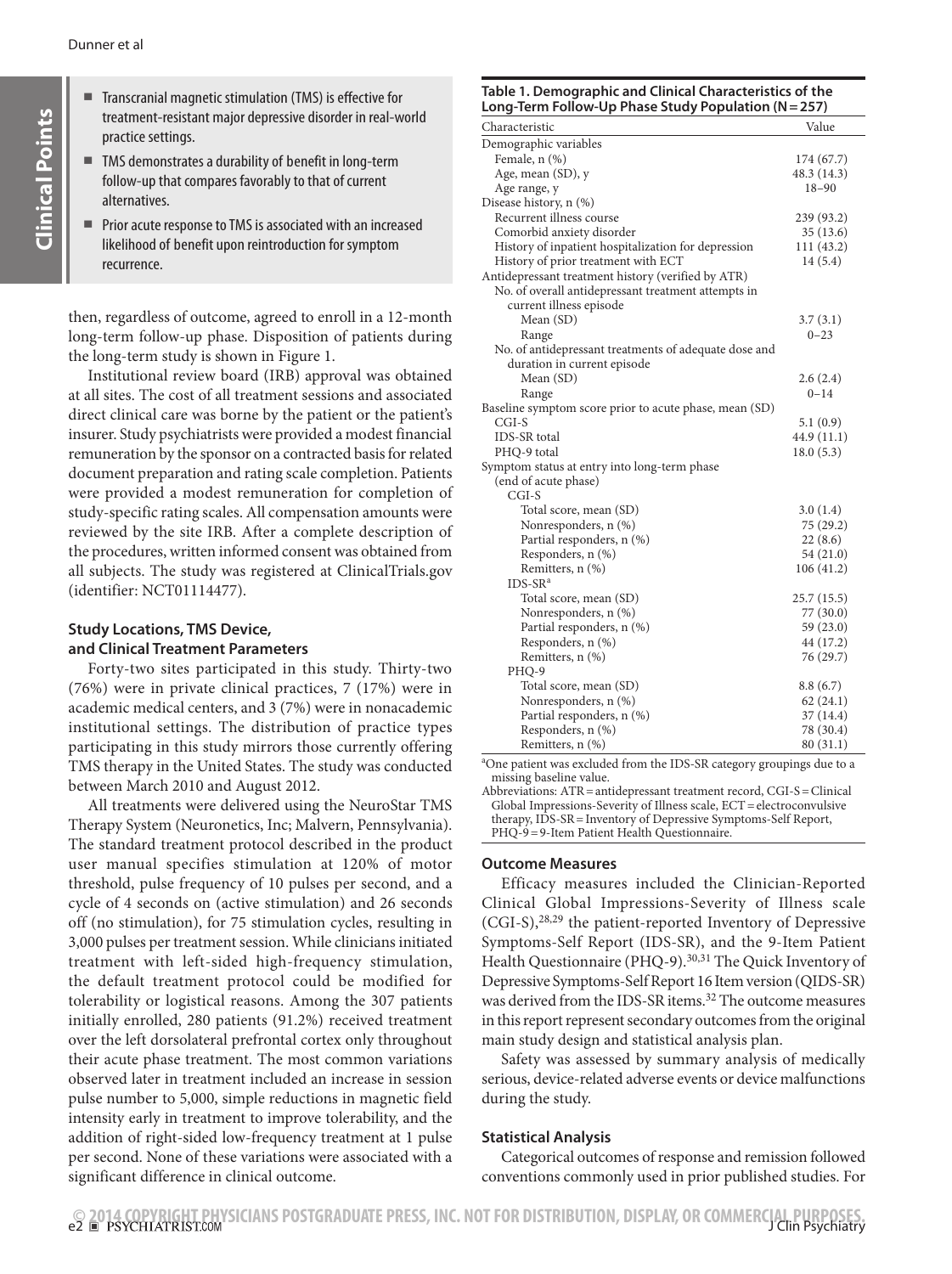



the CGI-S, response was defined as an endpoint rating of 3 or less (ie, "mildly ill" or better), while remission on that scale was defined as an endpoint rating of 2 ("borderline mentally ill") or 1 ("normal/not at all ill").<sup>29</sup> For the PHQ-9, response was defined as an endpoint score less than 10, while remission was defined as an endpoint score less than  $5<sup>31</sup>$ For the IDS-SR, response was defined as  $a \ge 50\%$  reduction at endpoint from the baseline rating, while remission was defined as an endpoint score  $\lt 15$ .<sup>33</sup> For the QIDS-SR, remission was defined as an endpoint score <6, and a score of  $\geq$  11 was used to define relapse.<sup>4</sup> The remaining patients not allocated to these categories were classified as nonresponders (for the PHQ-9 and IDS-SR: a decrease <25% at endpoint compared with the baseline rating; for the CGI-S, an end of acute treatment score of ≥4 and ≤ 1 point decrement from baseline *or* an endpoint score < 4 and no change or

worsening compared with baseline score). Partial responders based on the PHQ-9 and IDS-SR required a decrease >25% but < 50% at endpoint compared with baseline rating; for the CGI-S, these were all patients not allocated to any other CGI-S categories.

Durability outcomes were examined in several ways. For continuous variables, an analysis of covariance model examined the change from baseline in scores during longterm follow-up. Antidepressant treatment record (ATR) group status (0–1 failures of adequate antidepressant treatment versus  $\geq$  2 failures in the current episode) and site were between-subject factors, and baseline score was a covariate. For all continuous efficacy outcome measures, within-group testing was performed using the Student *t* test for normally distributed data and the Wilcoxon signed rank test otherwise. Normality testing used the Shapiro-Wilk statistic. All tests were 2-sided, at the 5% level of significance. All analyses were conducted in a last-observation-carried-forward (LOCF) manner for the intent-to-treat (ITT) population  $(N=257)$ . Analyses were repeated in the completer sample  $(N=205)$ . There were no substantive differences in results with these 2 analyses, so only the ITT population analyses are reported. Categorical outcomes (responders and remitters) were calculated for the overall population.

We examined durability of the outcome among the patients based on their end of acute treatment outcome. For this analysis, categorical outcome defined by the IDS-SR total score at the end of acute treatment (nonresponder, partial responder, responder, or remitter) was used. First, the within-group changes (from end of acute score with each subsequent time point in the long-term follow-up) were examined using Student *t* tests. Then, a mixed model with repeated measures (MMRM) analysis was conducted under the missing at random framework (using Proc Mixed in SAS Version 9.2). The model included baseline symptom score as a fixed-effect covariate, acute phase endpoint outcome category as the grouping variable, and time (study visit at 3, 6, 9, and 12 months) as a repeated measure. Additionally, the group-by-time interaction term was included in the model to allow for an examination of the clinical trajectory of each acute phase group and to identify any group effect at the follow-up time points. An unstructured covariance matrix was used (SAS Institute, Inc, Cary, North Carolina).

To characterize durability of benefit based on individual patients' clinical trajectories over time, we examined the probability of acute responders and remitters maintaining either a sustained response or remission by IDS-SR criteria at all follow-up time points. For this analysis, sustained response was defined as serial scores consistently reflecting ≥40% improvement relative to baseline, and the criterion for sustained remission was serial IDS-SR scores <16. These criteria were used to allow for minor fluctuations in symptom scores over extended follow-up. These classifications required the patient to meet the stated criterion at *every* observation during long-term follow-up. An exploratory logistic regression analysis was performed with data from acute responders or remitters to determine whether any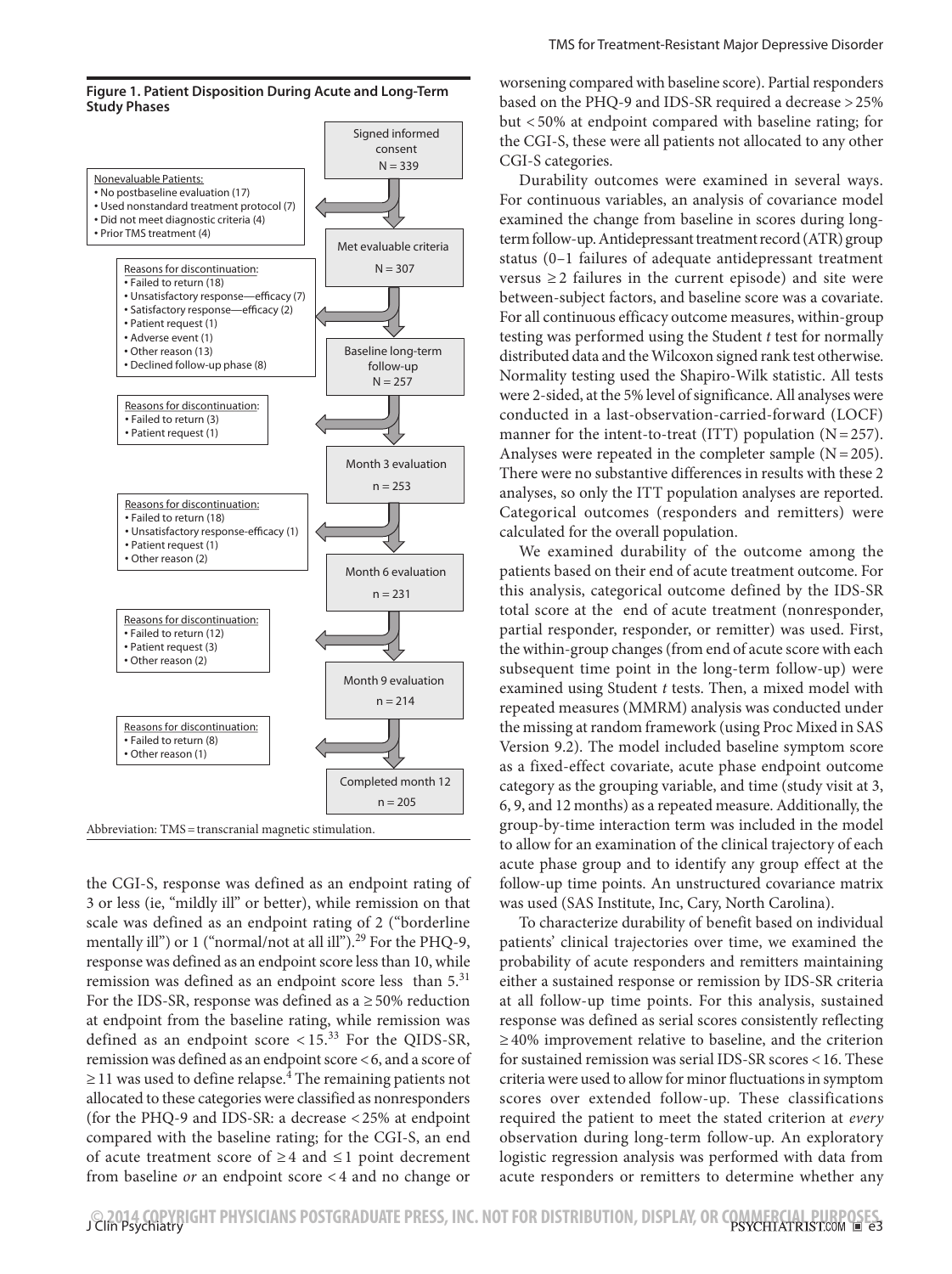| Outcome Measure                                                                                                                                                                        | Pretreatment<br><b>Baseline Score</b><br>(week 0) | End of Acute TMS<br><b>Treatment Score</b><br>(week 6)                | Long-Term Follow-Up Phase                                                  |                                                                           |                                                                          |                                                                           |
|----------------------------------------------------------------------------------------------------------------------------------------------------------------------------------------|---------------------------------------------------|-----------------------------------------------------------------------|----------------------------------------------------------------------------|---------------------------------------------------------------------------|--------------------------------------------------------------------------|---------------------------------------------------------------------------|
|                                                                                                                                                                                        |                                                   |                                                                       | Month 3                                                                    | Month 6                                                                   | Month 9                                                                  | Month 12                                                                  |
| $CGI-S$                                                                                                                                                                                |                                                   |                                                                       |                                                                            |                                                                           |                                                                          |                                                                           |
| Total score, mean (SD)<br>Change from baseline, mean (SD)<br>$P$ Value1 <sup>a</sup><br>$P$ Value2 <sup>b</sup><br>Response rate, n (%)<br>Remission rate, n (%)                       | 5.0(0.9)                                          | 3.0(1.4)<br>$-2.0(1.5)$<br>< .0001<br>.<br>160(62.3)<br>106(41.2)     | 2.8(1.4)<br>$-2.2(1.6)$<br>< .0001<br>.0635<br>160(62.3)<br>111(43.2)      | 2.8(1.5)<br>$-2.2(1.6)$<br>< .0001<br>.0373<br>170(66.1)<br>114(44.4)     | 2.7(1.5)<br>$-2.3(1.6)$<br>< .0001<br>.0070<br>175(68.1)<br>122(47.5)    | 2.8(1.5)<br>$-2.2(1.5)$<br>< .0001<br>.0269<br>174(67.7)<br>116(45.1)     |
| $IDS-SRc$<br>Total score, mean (SD)<br>Change from baseline, mean (SD)<br>$P$ Value1 <sup>a</sup><br>$P$ Value2 <sup>b</sup><br>Response rate, n (%)<br>Remission rate, n (%)<br>PHQ-9 | 44.9(11.1)                                        | 25.7(15.5)<br>$-19.3(15.1)$<br>< .0001<br>.<br>119(46.5)<br>76 (29.7) | 24.7 (14.9)<br>$-20.3(14.6)$<br>< .0001<br>.1558<br>118(46.1)<br>76 (29.7) | 25.1(15.5)<br>$-19.8(15.6)$<br>< .0001<br>.5207<br>120(46.9)<br>78 (30.5) | 24.5(15.7)<br>$-20.5(16.0)$<br>< .0001<br>.1774<br>125(48.8)<br>80(31.3) | 25.6(15.8)<br>$-19.4(16.0)$<br>< .0001<br>.8946<br>113(44.1)<br>75 (29.3) |
| Total score, mean (SD)<br>Change from baseline, mean (SD)<br>$P$ Value1 <sup>a</sup><br>$P$ Value2 $b$<br>Response rate, n (%)<br>Remission rate, n (%)                                | 18.0(5.3)                                         | 8.8(6.7)<br>$-9.2(7.2)$<br>< .0001<br>.<br>158(61.5)<br>80(31.1)      | 8.2(6.4)<br>$-9.3(7.0)$<br>< .0001<br>.0524<br>160(62.3)<br>91 (35.4)      | 8.5(6.7)<br>$-9.5(7.7)$<br>< .0001<br>.4557<br>158(61.5)<br>86 (33.5)     | 8.2(6.6)<br>$-9.9(7.4)$<br>< .0001<br>.0867<br>160(62.3)<br>92(35.8)     | 8.6(6.9)<br>$-9.5(7.7)$<br>< .0001<br>.5287<br>156(60.7)<br>95 (37.0)     |

 $\rm{^{a}P}$  Value1 = comparison of change from baseline with each indicated subsequent outcome time point performed using Student t test.  ${}^{b}P$  Value2 = comparison of change between end of acute treatment score and subsequent outcome time points performed using Student t test. One patient was excluded from the IDS-SR continuous outcome calculations due to a missing baseline value. One patient was omitted from

the IDS-SR category groupings in this table because the patient's IDS-SR total score was <15 throughout the acute phase.

Abbreviations: CGI-S=Clinical Global Impressions-Severity of Illness scale, IDS-SR=Inventory of Depressive Symptoms-Self Report, PHQ-9=9-Item Patient Health Questionnaire, TMS=transcranial magnetic stimulation.

pretreatment characteristics were associated with a durable, sustained response during long-term follow-up. Candidate variables examined were age (continuous, and categorically grouped as  $< 55$  or  $\geq 55$  years; this age stratification was chosen to be compatible with prior published analyses of this TMS device<sup>26,34</sup>), gender (categorical), baseline IDS-SR score (continuous), a history of prior hospitalization for depression (categorical), and level of antidepressant resistance (categorical:  $ATR = 0$  or 1 or  $ATR \ge 2$ ).

The proportion of patients in remission who experienced symptomatic relapse (defined as a QIDS-SR total score  $\geq$  11 at any observation time point during long-term follow-up as noted above) was examined. A QIDS-SR total score <6 at entry into long-term follow-up defined remission. In this analysis, we used the QIDS-SR to permit a direct comparison of clinical significance with other published benchmarks, which used the same outcome measures to define remission and relapse.<sup>4</sup>

Finally, all patients were permitted access to cliniciandirected treatment as usual. We examined the number and pattern of use of psychiatric medications and the incidence of reintroduction TMS to determine whether variations in concomitant treatment contributed to durability. Concomitant psychiatric medications (number and type of medication) intended to treat the patient's depression were recorded (start and stop dates designated medication change events) from patient report and medical record documentation and verified during monitoring visits. All TMS treatments were recorded as stored in the device's electronic software database.

### **RESULTS**

# **Demographic and Clinical Characteristics of the Long-Term Follow-Up Population**

Two hundred fifty-seven patients agreed to enroll in the long-term follow-up phase. Two hundred five patients completed outcome evaluations through 12 months (Figure 1).

There were no medically serious, device-related adverse events or device malfunctions during this study. No suicide attempts or suicides were reported during the long-term follow-up phase.

## **Persistence of Acute Benefit During Long-Term Follow-Up**

Continuous and categorical outcomes for the entire patient population at the end of acute treatment and during follow-up are summarized in Table 2. Figure 2 shows the mean IDS-SR score for each of the 4 end-of-acute-treatment categories across the long-term time points. For nonresponder and remitter groups, there was a statistically significant difference in scores at all time points of the long-term follow-up phase compared with the end of acute treatment observation. For nonresponders, there was a modest but continued improvement, while for remitters, the pattern was reversed. The mean IDS-SR scores, however, remained below the remission threshold of <15 at all time points for remitters. For the MMRM analysis, there were statistically significant differences among end of acute treatment score across outcome categories (*P*<.0001) and for end of acute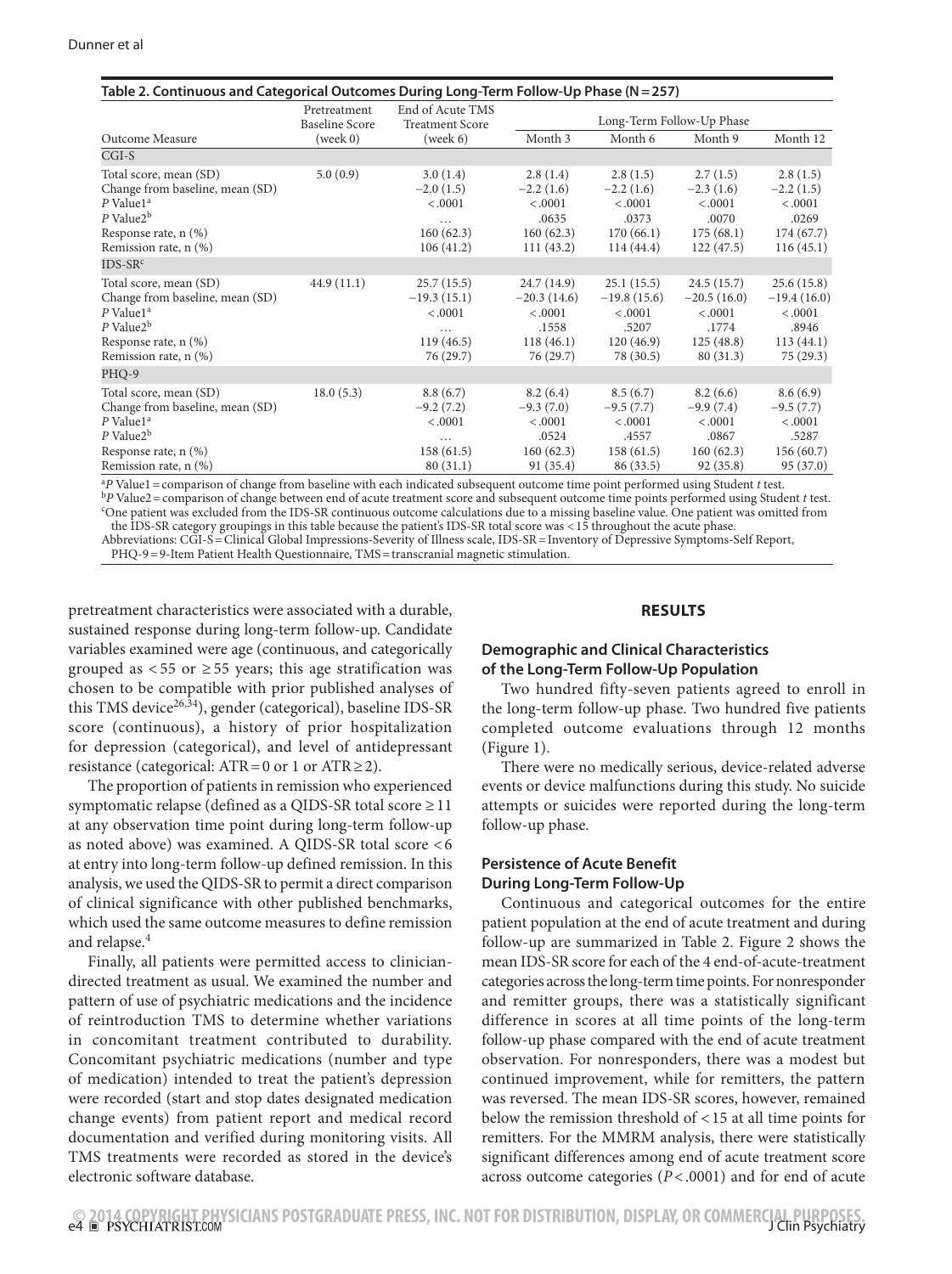



<sup>a</sup>For the within-group comparison with baseline value using Student *t* test:  $\triangle P$  < .05,  $\angle P$  < .01,  $\angle P$  < .0001. In the mixed models repeated measures analysis, there were statistically significant differences among end of acute treatment scores across the outcome categories (*P*<.0001) and for end of acute treatment outcome category as a group variable (*P*=.0093). There was no statistically significant effect of time as a repeated measure  $(P = .2874)$ , and there was no statistically significant interaction between end of acute treatment status as a fixed covariate and time during long-term follow-up (*P*=.5875). Abbreviation: IDS-SR=Inventory of Depressive Symptoms-Self Report.

treatment outcome category as a group variable (*P*=.0093). There was no significant effect of time as a repeated measure (*P*=.2874), and there was no significant effect of the interaction between end of acute treatment group by time during long-term follow-up (*P*= .5875), consistent with the view that the end of acute treatment categories remained stable over long-term follow-up. Similar results were observed with the CGI-S and PHQ-9.

# **Durability of Acute Response: Probability of Sustained Response or Remission During Long-Term Follow-Up**

Among the 44 patients who met IDS-SR responder criteria at entry into long-term follow-up, 25 (56.8%) met criteria for sustained response by IDS-SR criteria at every time point, and, among these 25 patients, 5 patients (ie, 5 of the 44 responders, 11.4%) were sustained remitters at every time point. Among the 76 patients who were IDS-SR remitters at entry into long-term follow-up, 50 (65.8%) met criteria for sustained response by IDS-SR criteria at every time point. Among these, 38 (50.0%) showed sustained remission at every time point. Thus, of the 120 patients who were either responders or remitters after acute treatment, 75 (62.5%) continued to meet response criteria at all time points. None of the candidate pretreatment demographic or clinical variables were statistically significantly related to the durability of outcome. Among the 45 responders or remitters who did not maintain a pattern of sustained response, symptom reemergence tended to occur during the first 6 months of follow-up (months  $0-3$ :  $n=17$ , months 4–6:  $n = 14$ , months 7–9:  $n = 9$ , months 10–12:  $n = 5$ ).

### **Durability of Acute Response: Relapse During Long-Term Follow-Up**

Fifty-five (70.5%) of 78 patients who met QIDS-SR full remission criteria (QIDS-SR total score <6) at entry did not relapse (QIDS-SR score  $\leq$  11) over the entire 12 months. Among the 23 QIDS-SR remitters who did not maintain a pattern of sustained remission, relapse of illness tended to occur during the first 6 months of follow-up (months 0–3:  $n=6$ , months 4–6:  $n=8$ , months 7–9:  $n=6$ , months 10–12:  $n=3$ ).

# **Use of Concomitant Medications and Incidence of TMS Therapy Reintroduction During Long-Term Follow-Up**

The mean number of psychotropic medications at study entry and during long-term follow-up was similar across outcome categories (Table 3). Categorical outcome at the end of acute treatment did not affect change in the average number of medications used from pretreatment to the follow-up phase. There was no statistically significant relationship between the end of acute treatment categorical outcome and the proportion of patients starting or changing to a new medication during either of these time intervals during long-term follow-up.

Consistent with product labeling, an acute TMS treatment series is usually tapered slowly over several weeks, progressively reducing the number of sessions each week. Inspection of the overall data suggested that the majority of tapering was completed over the first 30 days following the end of acute treatment. From month 2 onward, 93 patients (36.2%) received at least 1 TMS treatment session (data not shown). The mean (SD) number of TMS treatment sessions was 16.2 (21.1).

Patients who had received clinical benefit from TMS were significantly more likely to receive TMS reintroduction and were also significantly more likely to experience subsequent clinical benefit from reintroduction treatment. Specifically, TMS reintroduction was seen in 15/77 (19.5%), 19/59 (32.2%), 27/44 (61.4%), and 32/76 (42.1%) of IDS-SR nonresponders, partial responders, responders, and remitters, respectively (Mantel-Haenszel  $\chi^2$ , *P* = .0004). Among patients who received TMS reintroduction, 12/15 (80.0%), 15/19 (78.9%), 15/27 (55.6%), and 11/32 (34.4%) of IDS-SR nonresponders, partial responders, responders, and remitters, respectively, experienced later relapse of their illness (Mantel-Haenszel  $\chi^2$ , *P* = .0004).

#### **DISCUSSION**

Acute TMS benefits patients with pharmacoresistant major depression and shows a sustained durability of effect across 12 months of follow-up. Approximately two-thirds of those who were responders to treatment maintained that level of benefit under conditions of clinician-selected, continuation pharmacotherapy with general access to TMS reintroduction as needed. These data are particularly notable because of the difficult-to-treat nature of illness in this population.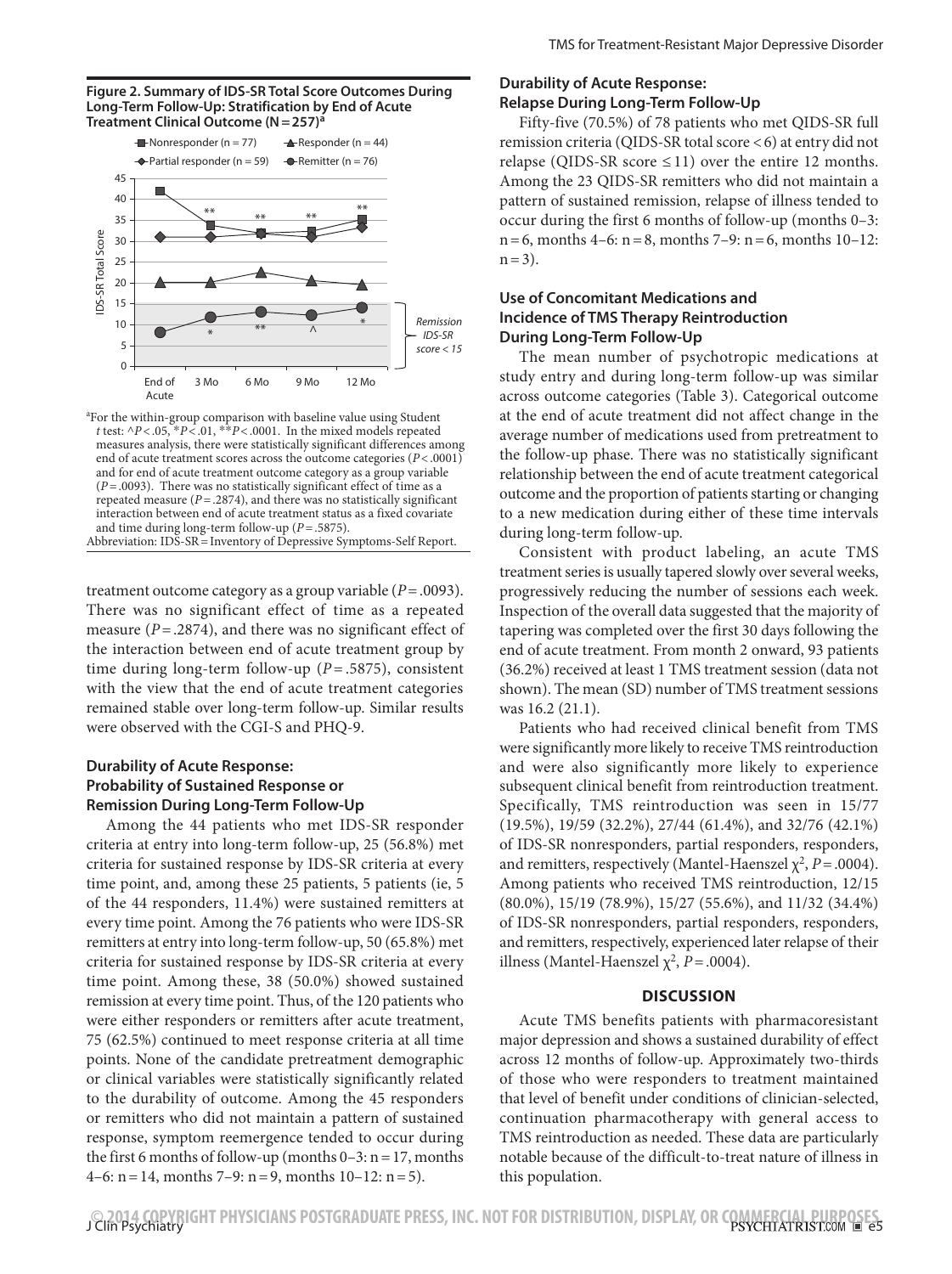|                                                                     |                          |                               |                       | End of Acute Phase Categorical Outcome (IDS-SR) |  |  |  |  |  |
|---------------------------------------------------------------------|--------------------------|-------------------------------|-----------------------|-------------------------------------------------|--|--|--|--|--|
|                                                                     | Nonresponder<br>$(n=77)$ | Partial Responder<br>$(n=59)$ | Responder<br>$(n=44)$ | Remitter<br>$(n=76)$                            |  |  |  |  |  |
|                                                                     |                          |                               |                       |                                                 |  |  |  |  |  |
| Psychotropic medication use prior to acute TMS treatment            |                          |                               |                       |                                                 |  |  |  |  |  |
| Patients using medication, n (%)                                    | 56 (72.7)                | 39(66.1)                      | 34(77.3)              | 50(65.8)                                        |  |  |  |  |  |
| No. of medications used, mean (SD)                                  | 1.8(1.5)                 | 1.6(1.5)                      | 2.1(1.7)              | 1.6(1.6)                                        |  |  |  |  |  |
| No. of medications used, median (range)                             | $2(0-5)$                 | $2(0-6)$                      | $2(0-7)$              | $1(0-5)$                                        |  |  |  |  |  |
| Medication use by class prior to acute TMS treatment, n (%)         |                          |                               |                       |                                                 |  |  |  |  |  |
| Anxiolytic                                                          | 28(36.4)                 | 23(39.0)                      | 15(34.1)              | 17(22.7)                                        |  |  |  |  |  |
| <b>SSRI</b>                                                         | 17(22.1)                 | 16(27.1)                      | 13(29.6)              | 23(30.3)                                        |  |  |  |  |  |
| <b>SNRI</b>                                                         | 18(23.4)                 | 17(28.8)                      | 16(36.4)              | 21(27.6)                                        |  |  |  |  |  |
| TCA/tetracyclic                                                     | 5(6.5)                   | .                             | .                     | $\cdots$                                        |  |  |  |  |  |
| Other antidepressant                                                | 22(28.6)                 | 12(20.3)                      | 12(27.3)              | 21(27.6)                                        |  |  |  |  |  |
| Second generation antipsychotic                                     | 19(24.7)                 | 9(15.3)                       | 7(15.9)               | 9(11.8)                                         |  |  |  |  |  |
| Mood stabilizer                                                     | 14(18.2)                 | 6(10.2)                       | 9(20.5)               | 12(15.8)                                        |  |  |  |  |  |
| Stimulant                                                           | 8(10.4)                  | 7(11.9)                       | 9(20.5)               | 11(14.5)                                        |  |  |  |  |  |
| Psychotropic medication use during long-term follow-up <sup>a</sup> |                          |                               |                       |                                                 |  |  |  |  |  |
| Patients using medication, n (%)                                    | 52(67.5)                 | 33(55.9)                      | 33(75.0)              | 44 (57.9)                                       |  |  |  |  |  |
| No. of medications used, mean (SD)                                  | 2.2(2.2)                 | 2.0(2.6)                      | 2.1(2.0)              | 1.5(1.6)                                        |  |  |  |  |  |
| No. of medications used, median (range)                             | $2(0-8)$                 | $1(0-10)$                     | $2(0-9)$              | $1(0-6)$                                        |  |  |  |  |  |
| Medication use by class during long-term follow-up, n (%)           |                          |                               |                       |                                                 |  |  |  |  |  |
| Anxiolytic                                                          | 20(26.0)                 | 12(20.3)                      | 13(29.6)              | 21(27.6)                                        |  |  |  |  |  |
| <b>SSRI</b>                                                         | 18(23.4)                 | 14(23.7)                      | 13(29.6)              | 21(27.6)                                        |  |  |  |  |  |
| <b>SNRI</b>                                                         | 17(22.1)                 | 19(32.2)                      | 11(25.0)              | 12(15.8)                                        |  |  |  |  |  |
| TCA/tetracyclic                                                     | 6(7.8)                   | 6(10.17)                      | $\cdots$              | 1(1.3)                                          |  |  |  |  |  |
| Other antidepressant                                                | 24(31.2)                 | 12(20.3)                      | 13(29.6)              | 11(14.5)                                        |  |  |  |  |  |
| Second-generation antipsychotic                                     | 21(27.3)                 | 15(25.4)                      | 7(15.9)               | 14(18.4)                                        |  |  |  |  |  |
| Mood stabilizer                                                     | 18(23.4)                 | 12(20.3)                      | 12(27.3)              | 12(15.8)                                        |  |  |  |  |  |
| Stimulant                                                           | 11(14.3)                 | 11(18.6)                      | 8(18.2)               | 11(14.5)                                        |  |  |  |  |  |
| Patients experiencing a medication change or new                    |                          |                               |                       |                                                 |  |  |  |  |  |
| medication start during long-term phase, $n$ (%) <sup>b</sup>       |                          |                               |                       |                                                 |  |  |  |  |  |
|                                                                     | 43(55.8)                 | 19(32.2)                      | 26(59.1)              |                                                 |  |  |  |  |  |
| Months 0 to 3 (taper phase)<br>Months 4 to 12 (maintenance phase)   | 17(22.5)                 | 15(26.0)                      | 11(25.7)              | 32(42.1)<br>14(18.9)                            |  |  |  |  |  |

a Categorical outcome at the end of acute treatment is not a significant factor affecting change in average number of psychotropic

medications used prior to treatment compared with long-term follow-up (*P*=.1032).<br><sup>b</sup>There is no significant correlation between the categorical outcome at the end of acute treatment and the proportion of patients starting or changing medications during either the taper phase (through month 3, *P*=.3610) or the maintenance phase (months 3 to 12,  $P = .5748$ ).

Abbreviations: IDS-SR=Inventory of Depressive Symptoms-Self Report, SNRI=serotonin-norepinephrine reuptake inhibitor, SSRI=selective serotonin reuptake inhibitor, TCA=tricyclic antidepressant, TMS=transcranial magnetic stimulation.

It is notable that the findings were congruent regardless of the approach used to define durability of benefit. Symptom levels and rates of response and remission were consistent over time, showing little variation. Approximately two-thirds of responders or remitters maintained their designation over time. Fewer than 30% of initial responders/remitters relapsed within the year. Among responders or remitters, the emergence of illness deterioration was slightly greater during the first 6 months of follow-up compared to later time points.

These results are consistent with the durability of clinical outcome in research study populations reported in 2 studies using the same device and identical treatment protocol for periods of 3 and 6 months.<sup>12,18</sup> The report by Mantovani and colleagues<sup>18</sup> followed a cohort of patients (N = 50) for 3 months who had remitted (HDRS-24 score  $\leq$  10) following acute TMS in either an earlier multisite randomized trial<sup>14</sup> or an open-label follow-up study,<sup>35</sup> in which patients were tapered off TMS and transitioned to maintenance medications. At 3 months, 29 of 50 patients (58.0%) remained in remission (HDRS-24 score  $<$  11), with an overall relapse rate of 13.5% (HDRS-24 score  $\geq$  20). Janicak and colleagues<sup>12</sup> described outcome over 6 months in 99 patients who benefited from

acute TMS treatment in a similar manner during either an earlier multisite randomized trial<sup>17</sup> or an open-label follow-up study.<sup>15</sup> Those patients also were tapered off TMS, transitioning to maintenance medication monotherapy over 3 weeks. During follow-up, the maintenance medication could not be switched or combined with other medications. TMS was reintroduced if patients met protocol-specified criteria for symptom recurrence. Relapse was defined as either the reemergence of the full *DSM-IV* criteria for MDD at any point or the failure of symptom resolution upon 6 weeks of TMS reintroduction. The researchers found that 10 of 99 patients (10%; Kaplan-Meier survival estimate=12.9%) met criteria for relapse during the 6-month follow-up, 38 (38.4%) met criteria for symptom worsening, and 32/38 (84.2%) reachieved symptomatic benefit with TMS.

How do these outcomes compare with other treatment options? In a study examining naturalistic outcomes with treatment as usual in treatment-resistant patients, Dunner and colleagues<sup>36</sup> found that the majority of patients who achieved response or remission showed only a transient, nonsustained pattern of benefit. After 24 months of follow-up, only 10% of patients reached response criterion in any 3-month interval. Further, for most patients, this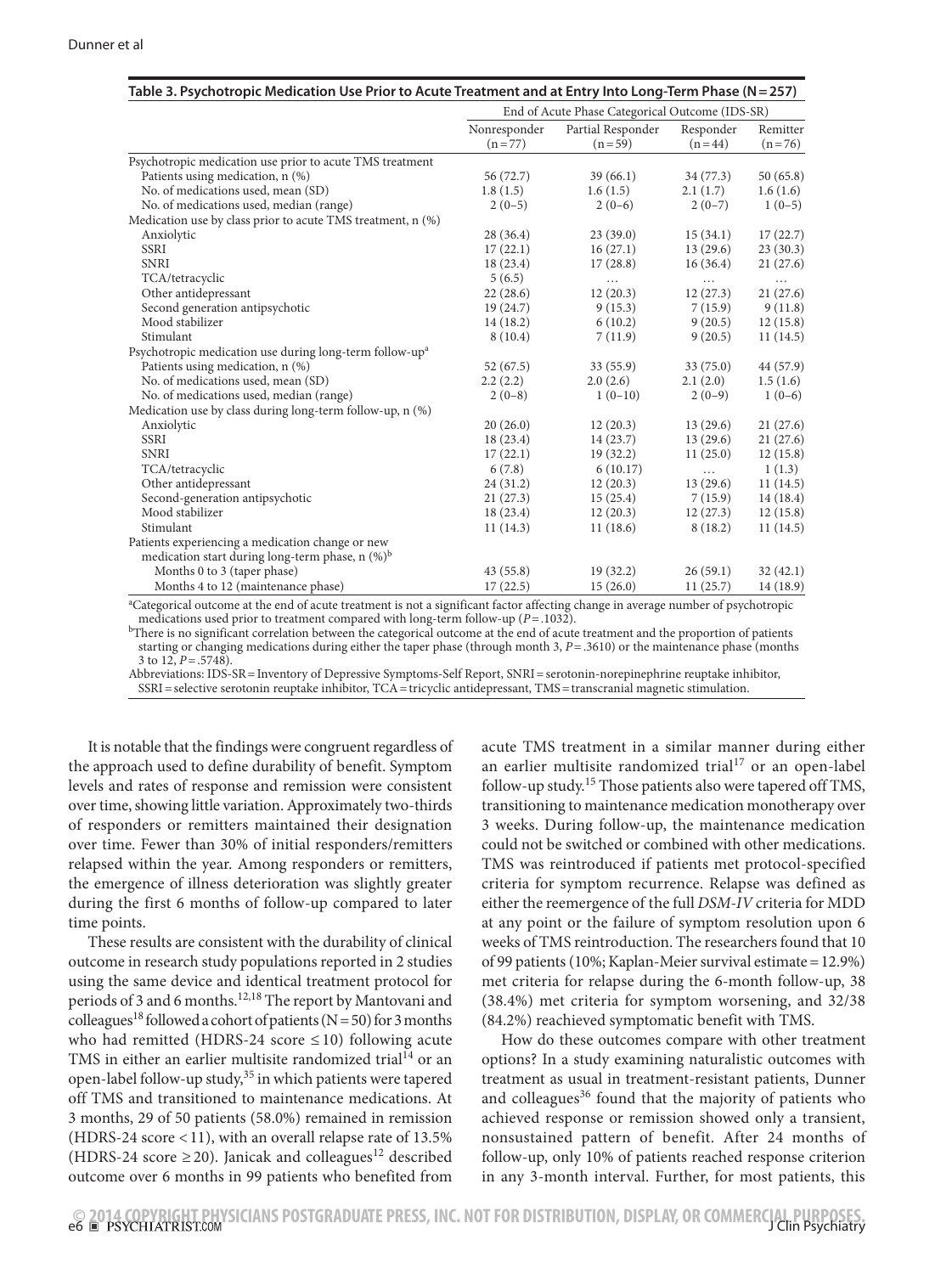effect was not sustained at subsequent time points. These results are similar to the outcomes observed with the Level 3 and Level 4 treatment options used in the STAR\*D study.4 There, patients who achieved remission (QIDS-SR score <6) with acute treatment after 2 or 3 failed attempts experienced relapse (QIDS-SR score >11) over the next 12 months at rates of 42.9% (Level 3) and 50.0% (Level 4) under cliniciandirected best-choice treatment. A recent meta-analysis<sup>37</sup> of long-term outcomes following remission with ECT demonstrated similar difficulty in maintaining benefit.

The more robust the symptom relief obtained during acute treatment, the more favorable the long-term course for patients.38 Results observed in this study are consistent with that general pattern. For instance, among responders or remitters at the end of acute treatment, those who did not subsequently relapse entered long-term follow-up with a lower level of residual symptoms as defined by their end of acute IDS-SR score (did not relapse, n=79: IDS-SR total score  $[SD] = 11.3$   $[6.7]$  vs relapsed,  $n = 41$ : IDS-SR total score  $[SD] = 15.1$  [6.9],  $P = .0043$ ). Other specific factors that may predict durability of outcome can only be partially addressed here. No pretreatment clinical or demographic features were significantly associated with long-term outcome. Nor was durability of outcome attributable to the number of concurrent medications used for depression or the number of new medication starts or switches during follow-up.

Overall, approximately one-third of patients received TMS reintroduction. In general, prior acute benefit from TMS was associated with a higher likelihood of its usefulness when required for symptom recurrence. Specifically, those patients who achieved the greatest initial clinical improvement from acute treatment with TMS and required subsequent reintroduction of TMS for symptom recurrence experienced the lowest likelihood of symptom relapse at later time points. On the other hand, the observational design of this study cannot answer the question of whether a defined schedule of maintenance TMS can improve long-term outcome as with other antidepressant therapies. Nevertheless, the use of maintenance TMS remains an important topic for future research.

There are limitations to this study. As it had an observational, naturalistic design, there was no concurrent control population. Conclusions regarding the influence of concomitant treatments, including the role of TMS reintroduction, cannot be fully explored. It should be noted that not all patients had unrestricted access to retreatment or continuation TMS. During the study, insurance coverage for patient access to TMS was gradually introduced in the United States, and therefore patients faced variable degrees of personal financial obligation to pay for TMS. Finally, analysis using an LOCF analysis method may exaggerate the consistency of the scores; however, the low overall discontinuation rate and the similar results in the completer sample lessen the significance of this concern.

In summary, TMS demonstrated a sustained durability of effect over 12 months of follow-up in a population receiving minimal to no benefit with antidepressant medications.

These clinical outcomes are as good as or superior to those seen with other treatment alternatives.

*Author affiliations:* Center for Anxiety and Depression, Mercer Island, Washington (Dr Dunner); The Retreat, Sheppard-Pratt Health System, Baltimore, Maryland (Dr Aaronson); Department of Biological Psychiatry, Columbia University, New York, New York (Dr Sackeim); Department of Psychiatry, Rush University Medical Center, Chicago, Ilinois (Dr Janicak); Department of Psychiatry and Human Behavior, Butler Hospital, Providence, Rhode Island (Dr Carpenter); Private Practice, West Chester, Pennsylvania (Dr Boyadjis); Neuronetics, Inc, Malvern, Pennsylvania (Drs Brock, Bonneh-Barkay, and Demitrack); Department of Psychiatry, UCLA Medical Center, Los Angeles, California (Dr Cook); Private Practice, Sacramento, California (Dr Lanocha); and Department of Psychiatry, Stanford University Medical Center, Palo Alto, California (Dr Solvason).

*Potential conflicts of interest:* **Dr Dunner** has received grants from Neuronetics and Cyberonics and served as a consultant for Neuronetics, Cervel Neurotech, Jazz, Bristol-Myers Squibb, and MedDEV. **Dr Aaronson**  has received grants from Neuronetics and Stanley Medical Research Foundation, has served as a speaker for Neuronetics and Takeda/Lundbeck, has served as a board member for Genomind, and has served as a consultant for Alkermes. **Dr Sackeim** has served as a board member for Neuronetics and a consultant for Cervel Neurotech, Brainsway, and MECTA. **Dr Janicak**  has received grants from Neuronetics and Cervel Neurotech and served as a consultant and given expert testimony for Neuronetics. **Dr Carpenter** has served as a consultant for AbbVie, Takeda/Lundbeck, Taisho (Helicon), Magstim, and Naurex and received grant support from National Institute of Mental Health, NeoSync, Cervel Neurotech, and Neuronetics. **Dr Boyadjis**  has received a grant from Neuronetics. **Drs Brock**, **Bonneh-Barkay**, and **Demitrack** are employees of and have received stock options from Neuronetics. **Dr Cook** has received a grant from and served on speaker and advisory boards for Neuronetics; has served on speaker and advisory boards for Allergan and Pfizer; has received grant support from Covidien, NeoSync, Shire, and National Institutes of Health (NIH); has served as a consultant for Covidien and NeuroSigma; has performed an Interventions Committee for Adult Disorders (ITVA) review for NIH and served on a Data and Safety Monitoring Board for the Department of Veterans Affairs; has received stock options from NeuroSigma; and has received assignment of patents from University of California. **Dr Lanocha** has received a grant from and served as a speaker for Neuronetics. **Dr Solvason** has received a grant from Neuronetics.

*Funding/support:* Supported by a grant from Neuronetics, Inc. *Role of the sponsor:* The study sponsor was involved in the design of the study, oversight of administrative aspects of the study documentation, study monitoring, and data analyses. All analyses reported in this study were available for author direct review.

*Previous presentations:* Preliminary reports of these data were presented at the New Research Poster Session of the American Psychiatric Association Annual Meeting, May 18-23, 2013 and the Institute for Psychiatric Services, October 10–13, 2013; Philadelphia, Pennsylvania.

## **REFERENCES**

- 1. Moussavi S, Chatterji S, Verdes E, et al. Depression, chronic diseases, and decrements in health: results from the World Health Surveys. *Lancet*. 2007;370(9590):851-858.
- 2. Sackeim HA. The definition and meaning of treatment-resistant depression. *J Clin Psychiatry*. 2001;62(suppl 16):10-17.
- 3. Rush AJ, Thase ME, Dubé S. Research issues in the study of difficult-to-treat depression. *Biol Psychiatry*. 2003;53(8):743-753.
- 4. Rush AJ, Trivedi MH, Wisniewski SR, et al. Acute and longer-term outcomes in depressed outpatients requiring one or several treatment steps: a STAR\*D report. *Am J Psychiatry*. 2006;163(11):1905-1917.
- 5. Fava M, Rush AJ, Trivedi MH, et al. Background and rationale for the Sequenced Treatment Alternatives to Relieve Depression (STAR\*D) study. Psychiatr Clin North Am. 2003;26(2):457-494, x.
- 6. Trivedi MH, Fava M, Wisniewski SR, et al; STAR\*D Study Team. Medication augmentation after the failure of SSRIs for depression. *N Engl J Med*. 2006;354(12):1243-1252.
- 7. Trivedi MH, Rush AJ, Wisniewski SR, et al; STAR\*D Study Team. Evaluation of outcomes with citalopram for depression using measurement-based care in STAR\*D: implications for clinical practice. *Am J Psychiatry*.  $2006;163(1):28-40.$
- 8. Rush AJ, Trivedi MH, Wisniewski SR, et al; STAR\*D Study Team. Bupropion-SR, sertraline, or venlafaxine-XR after failure of SSRIs for depression. *N Engl J Med.* 2006;354(12):1231-1242.